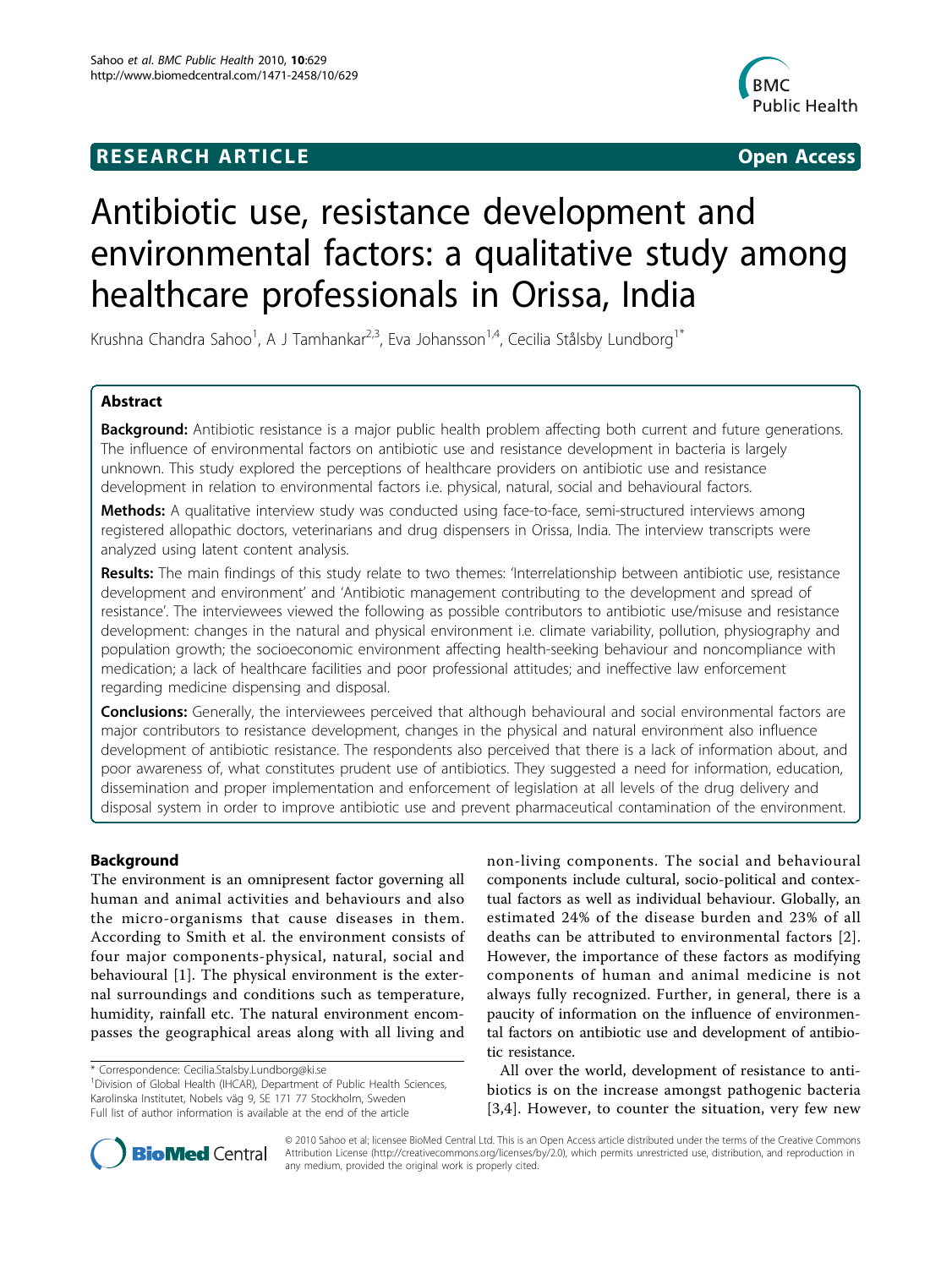antibiotics have come into use in the last three decades [[5](#page-8-0)] and thus there is a need to conserve the antibiotics we already have.

In general in India, and also in Orissa, there is a high incidence of infectious diseases, increasing use of antibiotics by a wide range of health care providers and increasing resistance, associated with commonly occurring indiscriminate use of antibiotics in humans as well as in animals [[4,6,7](#page-8-0)]. In addition to this, in case of Orissa, which is an economically underdeveloped state compared to many other states of India, there exists a large segment of population with economic incapability to use appropriate antibiotics, a lack of an adequate health care system and a pronounced vulnerability to weather related changes due to its geographical location [[8\]](#page-8-0).

It is possible that environmental factors have a role to play in the way antibiotics are used in a population and the consequent development of resistance. To explore this issue, a qualitative study is needed to understand the way people perceive the issue and the meaning they attach to it, which can be further addressed quantitatively.

We therefore, conducted a qualitative study among healthcare providers in the eastern Indian state of Orissa, taking it as an example, to explore their opinions about antibiotic use and antibiotic resistance development in relation to environmental factors.

## Methods

#### Study setting

Out of the 30 districts of Orissa, four were purposely selected for the study. These districts were selected based on the geography, population density, urbanization, ethnicity, literacy rate and availability of healthcare facilities. The intention was to incorporate a variety of behavioural, social, natural and physical environmental factors. The districts of Cuttack and Khurda, were selected as representing an urban environment, proximity to sea, high population density (about 640 people per square kilometre), and high literacy rate (about 80%) [[9\]](#page-8-0). The districts of Koraput and Malkangiri, were selected to represent inland rural regions with forests, hills and tribal areas, a low population density (about 120 people per square kilometre), and a low literacy rate (about 40%) [\[9](#page-8-0)]. The health system in both the set ups incorporated diverse components - health care providers belonging to public, private and nonprofit organizations sector incorporating practitioners of allopathic and the AYUSH system i.e. practitioners of Ayurveda, Yoga and naturopathy, Unani, Siddha and Homoeopathy [[10\]](#page-8-0). There were also untrained allopathic prescribers, generally referred to as 'quacks' and local traditional faith healers. Amongst the two set ups private healthcare is more common in urban areas than in rural areas and also the urban areas have more predominance of registered allopathic and AYUSH doctors and less of quacks and traditional faith healers.

#### Participants

Only allopathic providers were selected as they were most likely to handle antibiotics. To maintain a balanced distribution among the various types of healthcare providers i.e. registered allopathic doctors, veterinarians and drug dispensers included in the study, two participants from each district and from each healthcare provider category (total 24) were selected. Thirty-six potential participants had to be contacted to reach the desired distribution among the participants, as 12 (seven registered allopathic doctors, three veterinarians and two drug dispensers) did not agree to participate due to their busy schedule. All the participants were contacted in person or by telephone by the first author (KCS) before the interviews. All the participants participated voluntarily; no payment was offered nor given. Detailed information about the interviewees is presented in Table [1.](#page-2-0)

#### Data collection procedures

Data was collected by face-to-face interviews using open-ended questions (Appendix 1). All interviews were conducted in a mix of local language (Oriya) and English and lasted for an average of 29 (range 20-40) minutes for registered allopathic doctors, 24 (range 15- 40) minutes for veterinarians and 17 (range 13-20) minutes for drug dispensers. All the interviews were conducted by the first author who is a native of the study area and has an educational background in biological and environmental sciences as well as experience in social services. The co-investigators have different backgrounds: agriculture, environmental medicine, pharmacy, nursing and qualitative research, all with a public health perspective.

#### Data management and analysis

The tape-recorded interviews were transcribed verbatim and the transcripts were translated into English and analyzed using latent content analysis [[11](#page-8-0)].

Latent content analysis deals with the identification of the underlying meaning of the text. The selection of the unit of analysis is the first step in the content analysis. Meaning units i.e. parts of the original transcript text that are related to the aim of the study are selected from the interview transcript. The meaning units are condensed and coded. Similar codes are clustered together and collapsed into subcategories and categories. A category is a group of related codes. The theme is then identified and illustrates the underlying meaning of the text.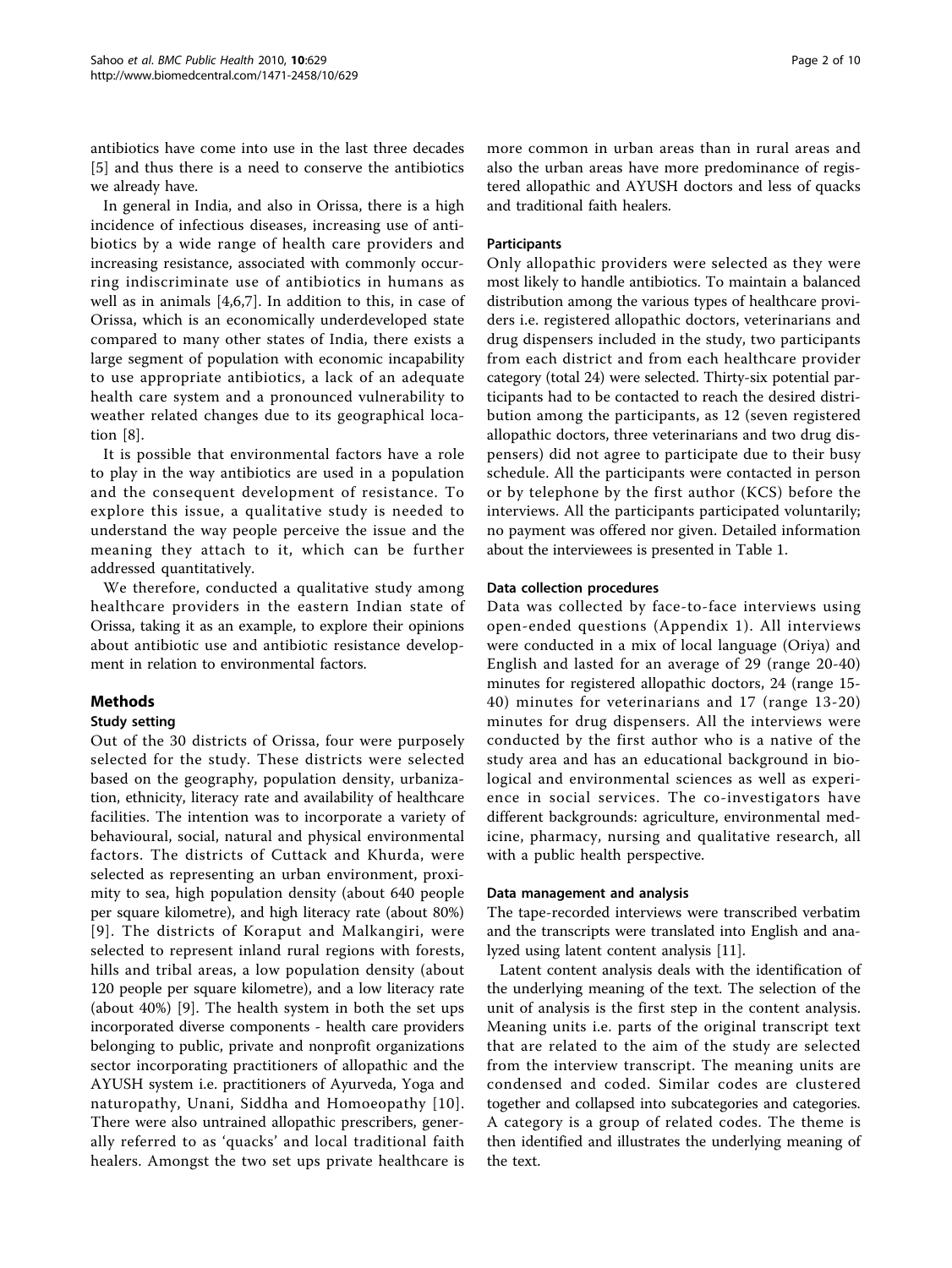| <b>Interviewees</b>                                                                                             | Study area - Orissa, India  |                                           |                                 |                                  |                                  |                                  |                             |                                  |
|-----------------------------------------------------------------------------------------------------------------|-----------------------------|-------------------------------------------|---------------------------------|----------------------------------|----------------------------------|----------------------------------|-----------------------------|----------------------------------|
|                                                                                                                 | <b>Rural districts</b>      |                                           |                                 |                                  | Urban districts                  |                                  |                             |                                  |
|                                                                                                                 | Malkangiri                  |                                           | Koraput                         |                                  | Cuttack                          |                                  | Khurda                      |                                  |
| Registered allopathic doctors (M)<br>Sex (female (f) or male (m))<br>Age (experience) in years<br>Oualification | 31(3)<br>МD                 | 2<br>m<br>29(3)<br><b>MBBS</b>            | 27(2)<br><b>MBBS</b>            | 4<br>m<br>47(21)<br><b>MS</b>    | m<br>65(41)<br><b>MD</b>         | 6<br>m<br>72 (40)<br><b>MS</b>   | m<br>53 (28)<br>MS.         | 8<br>m<br>51 (28)<br><b>MD</b>   |
| <b>Veterinarians (V)</b><br>Sex (female (f) or male (m))<br>Age (experience) in years<br>Oualification          | m<br>54 (30)<br><b>MVSc</b> | 2<br>m<br>30(5)<br><b>BVSc</b>            | 3<br>m<br>71(37)<br><b>BVSc</b> | 4<br>m<br>50 (27)<br><b>MVSc</b> | 5<br>m<br>50 (30)<br><b>MVSc</b> | 6<br>m<br>38 (10)<br><b>MVSc</b> | m<br>55 (32)<br><b>MVSc</b> | 8<br>m<br>48 (25)<br><b>BVSc</b> |
| Drug dispensers (D)<br>Sex (female (f) or male (m))<br>Age (experience) in years<br>Oualification               | m<br>34(8)<br>B.Pharm.      | $\mathfrak{D}$<br>m<br>29(4)<br>Dip.Pharm | 3<br>m<br>50 (34)<br>B.Pharm.   | 4<br>m<br>39 (12)<br>Dip.Pharm   | 5<br>m<br>44 (17)<br>B.Pharm.    | 6<br>m<br>27(5)<br>B.Pharm.      | m<br>34 (10)<br>Dip.Pharm   | 8<br>m<br>35(7)<br>B.Pharm.      |

#### <span id="page-2-0"></span>Table 1 Study area and background characteristics of interviewees

M-Registered allopathic doctors, V-Veterinarians and D-Drug dispensers, MBBS-Bachelor in Medicine and Bachelor in Surgery, MD-Master in Medicine, MS-Master in Surgery, MVSc-Master of Veterinary Science, BVSc-Bachelor of Veterinary Science,

B. Pharm.-Bachelor of Pharmacy, Dip. Pharm.- Diploma of Pharmacy.

Such a procedure was followed to analyse the contents of the interviews. During the conduct of this procedure, the tape-recorded versions and the Oriya and English transcripts were consulted repeatedly during the coding procedure to understand the full meaning of the text.

#### Ethical approval

The study was approved by the ethical committee of the Kalinga Institute of Medical Sciences, Orissa, India. Before the interview, information was given about the purpose of the study to the interviewees and they were told that they could withdraw from the study at any time. Written consent was obtained from each interviewee. All the interviews were carried out in complete privacy at the place chosen by the interviewee (residence, hospital, clinic, drug store) and the names of the interviewees were kept confidential.

#### Results

Two major themes 'Interrelationship between antibiotic use, resistance development and environment' (Table 2) and 'Antibiotic management contributing to the development and spread of resistance' (Table [3](#page-3-0)) emerged from the analysis. The findings are presented under each major theme/category/subcategory with quotes from the respondents at the end of the each paragraph. Information by the authors in the quotations is presented in square brackets.

## Interrelationship between antibiotic use, resistance development and environment

This theme evolved from two categories (i) Influence of ecological factors on antibiotic prescription and (ii) Influence of presence of antibiotics in the natural environment leading to resistance development.

Influence of ecological factors on antibiotic prescription

Under this category two main subcategories were identified (i) Abiotic factors (ii) Biotic factors

Abiotic factors The abiotic factors are the non-living factors of the environment e.g. chemical-minerals, water; physical-temperature, sunlight. Two main abiotic factors, climate and physiography, were identified in this subcategory. Interviewees perceived that climatic factors such as precipitation, temperature and humidity had significant impact on antibiotic prescription. Interviewees felt that seasons influenced the occurrence of infectious diseases and hence changed the antibiotic prescription patterns. According to them, each season had its own types of diseases. In high temperature conditions in the summer, stress-related diseases in animals were more

Table 2 Theme 'Interrelationship between antibiotic use, resistance development and environment'

|                   |                                                          |                                                               |                                                                                                      | Interrelationship between antibiotic use, resistance development and environment      |  |  |
|-------------------|----------------------------------------------------------|---------------------------------------------------------------|------------------------------------------------------------------------------------------------------|---------------------------------------------------------------------------------------|--|--|
| <b>Categories</b> |                                                          | Influence of ecological factors on<br>antibiotic prescription | Influence of presence of antibiotics in the natural environment leading to resistance<br>development |                                                                                       |  |  |
| Sub categories    | Abiotic factors                                          | Biotic factors                                                | Antibiotics in the environment                                                                       | Effect of presence of antibiotics in the environment                                  |  |  |
| Codes             | Physiography<br>Seasons<br>High temperature<br>Pollution | Biotopes<br>Population density                                | Water<br>Terrain<br>Air                                                                              | Micro organisms<br>Aquatic organisms<br>Grazing animals<br>Rural people<br>Resistance |  |  |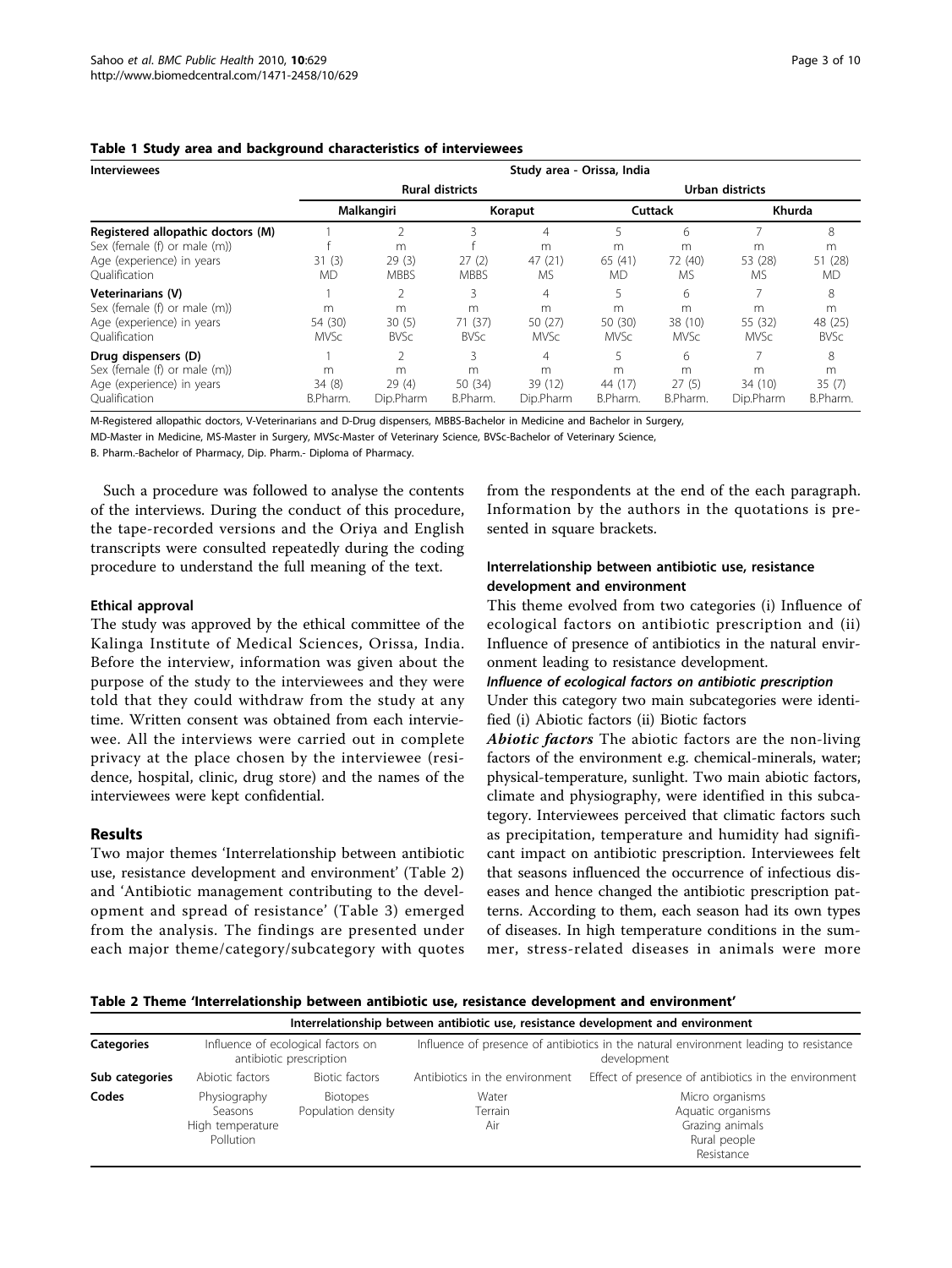|                    | Antibiotic management contributing to the development and spread of resistance                                                                                              |                                                                                                                        |                                                                                  |                                                                                           |                                                                                               |  |  |  |
|--------------------|-----------------------------------------------------------------------------------------------------------------------------------------------------------------------------|------------------------------------------------------------------------------------------------------------------------|----------------------------------------------------------------------------------|-------------------------------------------------------------------------------------------|-----------------------------------------------------------------------------------------------|--|--|--|
| <b>Categories</b>  | Antibiotics use and factors influencing prescribing                                                                                                                         |                                                                                                                        | Health systems and policy factors influencing resistance                         |                                                                                           |                                                                                               |  |  |  |
| Sub-<br>categories | <b>Humans</b>                                                                                                                                                               | Animals                                                                                                                | Patients                                                                         | Health systems and<br>professionals                                                       | Policy and regulatory issues                                                                  |  |  |  |
| Codes              | Broad and narrow<br>spectrum<br>"Higher" antibiotics<br>High loads of patients<br>Prior prescribers<br>Ungualified medical<br>providers<br>Influence of pharmacy<br>company | Therapeutic uses<br>Prophylactic uses<br>Antibiotics as growth<br>promoter<br>Uses in poultry<br>Uses in dairy farming | Noncompliance<br>Self-medication<br>Poverty<br>lgnorance<br>Lack of<br>awareness | Inadequate prescription<br>Irrational use<br>Improper diagnosis<br>Lack of infrastructure | Fake and Low-quality<br>medicine<br>Without prescription<br>Weak implementations of<br>policy |  |  |  |

<span id="page-3-0"></span>Table 3 Theme 'Antibiotic management contributing to the development and spread of resistance'

common. Diarrhoea was more common in humans in the rainy season. Both complaints led to high antibiotic prescription. High temperatures in the summer and high humidity in the rainy season resulted in more skin infections in humans and in the winter, although people were normally healthier, respiratory tract infections, including the common cold, led to misuse of antibiotics.

"When the monsoons start, at that time bacterial disease is more common and it is common in animals. There is less infection in winter. In summer, protozoan diseases are more common, due to summer stress; all Indian animals carry most of the diseases. Protozoan diseases are particularly common in forest areas. In coastal areas, a higher antibiotics prescription rate is more common. The environment is slowly changing, the temperature is rising." (Veterinarian no. 8, BVSc, 25 years experience)

"In most of the cases, high doses of antibiotics are prescribed from the beginning, probably due to the change in climate." (Drug dispenser no. 1, B.Pharm., 25 years experience)

The interviewees' perception was that antibiotic use varied in different geographical areas, for example - in coastal and non-coastal areas. According to prescribers, higher antibiotics were used in coastal areas to control infectious diseases whereas in hilly areas most of the patients took traditional herbal treatment and lower antibiotics. They viewed that geographical variation in antibiotic consumption and resistance may be associated with factors such as regional climate, socioeconomic conditions, local population density and behaviours of a particular community towards antibiotic prescribing or consuming.

"In my view rampant use of antibiotics for minor infections is one cause of resistance in coastal areas; they are prescribing higher antibiotics unnecessarily." (Registered allopathic doctor no. 3, MBBS, 2 years experience)

The interviewees also felt that pollution had a significant impact on antibiotic prescription. They perceived that in polluted areas, both infections and resistant bacteria spread more quickly.

"In polluted areas resistance is high, where pollution [air, water] is more, infections spread quickly. Now higher antibiotics are used due to pollution. In polluted areas, antibiotics are used for many days. We have to change two or three antibiotics." (Registered allopathic doctor no. 1, MD, 3 years experience)

**Biotic factors** According to the interviewees, the health of humans is influenced by their habitat i.e. the area where they live and its components like plants, animals, micro-organisms and other human beings. The interviewees further perceived that large numbers of people making use of fewer health care facilities, leading to a high patient load in hospitals, caused improper diagnosis and inappropriate use of antibiotic treatment. The participants reported that overcrowding created unhygienic conditions which also caused infectious diseases to spread more rapidly, leading to increased irrational antibiotic prescription.

"In crowded areas, due to the unhygienic environment; infectious diseases are more common, if population density is high, then there are more diseases and more antibiotic prescriptions." (Registered allopathic doctor no. 5, MD, 41 years experience)

## Influence of presence of antibiotics in the natural environment leading to resistance development

Two main subcategories were identified under this category (i) Antibiotics in the natural environment and (ii) Effect of presence of antibiotics in the natural environment.

Antibiotics in the natural environment Interviewees put forward a viewpoint that, due to the widespread improper disposal of pharmaceuticals, antibiotics are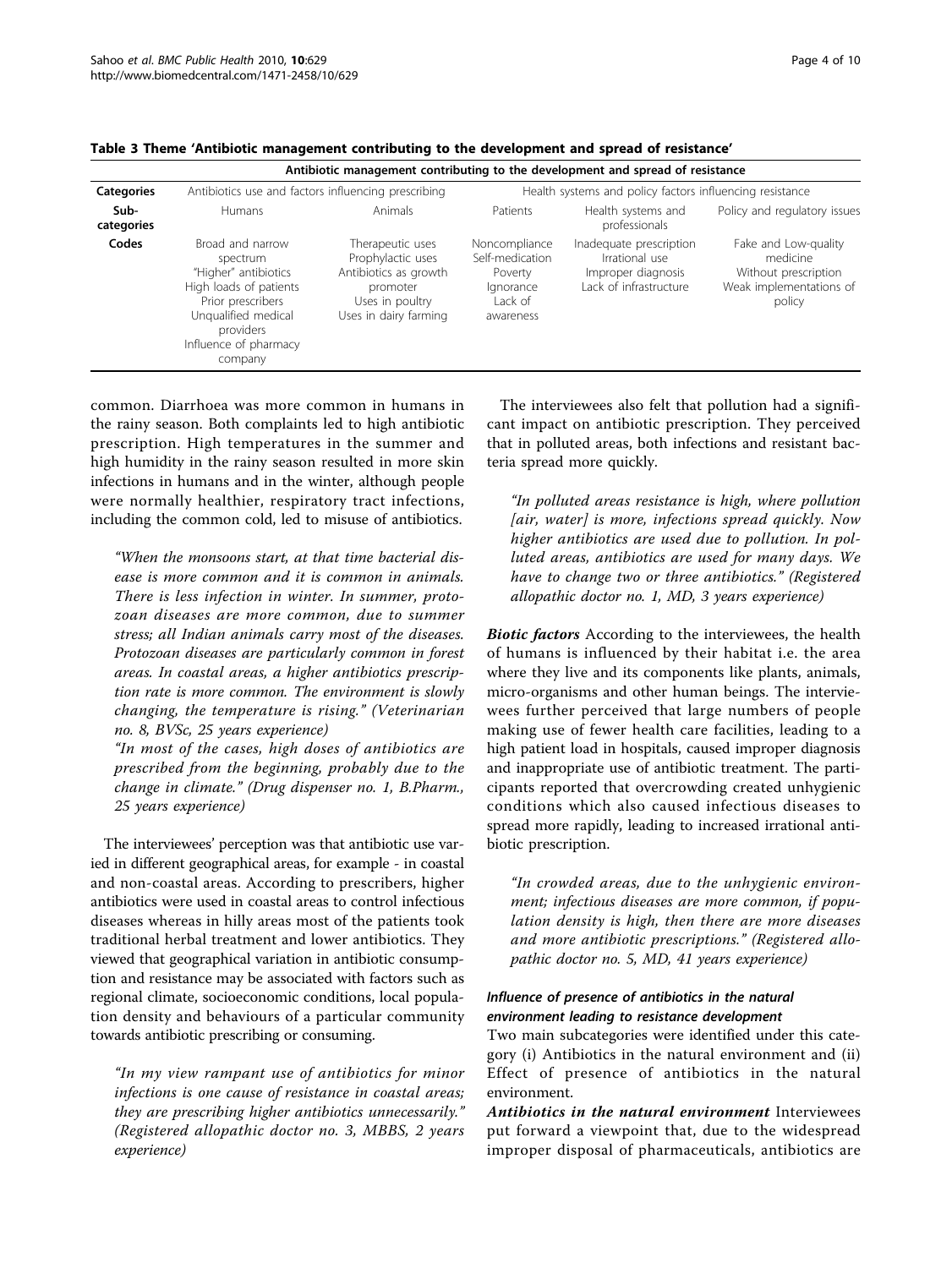contaminating the aquatic as well as the terrestrial environment. According to them, hospital waste, out-ofdate medicines from shops and unwanted household pharmaceuticals were not disposed properly and this was polluting water, grasslands and air. They believed that properly implemented and enforced environmental law or policy was essential for the safe disposal of pharmaceutical waste.

"Out-of-date medicine, if thrown outside, will impact the environment. What we throw away, it will mix with water, again when we drink that water, that water again enter into the blood and obviously it will have an impact. Environmental law is essential." (Registered allopathic doctor no. 7, MS, 28 years experience)

Effect of presence of antibiotics in the natural environment According to the interviewees, the improper disposal of antibiotics was affecting aquatic organisms, grazing animals and also human beings, who were using river or pond water for drinking and cooking.

"If pharmaceutical wastes are disposed improperly, it will affect. Expired medicine loose its efficacy, but not toxicity.... If we throw these wastes outsides that will mix up with pond or river water; if that water is taken by human or animal it may create problem; what happened recently at Cuttack, some cattle died by eating expired medicine including some antibiotics which were thrown improperly at the river beach. Some aquatic organisms also died. Every drug is in proper dose medicine and improper dose poison." (Registered allopathic doctor no. 5, MD, 41 years experience)

Interviewees also assumed that antibiotics in the environment had a significant impact on micro-organisms. One interviewee pointed out that waterborne bacteria might develop resistance if they were exposed to low doses of antibiotics in water.

"If waterborne diseases causing bacteria are exposed to low doses of antibiotic every day, they gradually become tolerant to that particular drug and resistance will develop." (Veterinarian no. 6, MVSc, 10 years experience)

Some of the interviewees were of the opinion that there was not much research on the environmental aspects of antibiotic resistance and they suggested further research in this area in order to find out the exact problems and their proper solutions.

"Antibiotic resistance in relation to the environment is a research question, further study is essential in this field." (Veterinarian no. 4, MVSc, 27 years experience)

## Antibiotic management contributing to the development and spread of resistance

This theme emerged from the categories (i) Antibiotic use and factors influencing prescribing and (ii) Health systems and policy factors influencing resistance.

Antibiotic use and factors influencing prescribing

Under this category, two subcategories were identified (i) Humans and (ii) Animals.

Humans The interviewees used the term 'higher antibiotics' in varying meanings including new generation, broad spectrum, high dose or high-price antibiotics. Their view was that the prescribing of any type of 'higher antibiotics' in the first encounter was one of the reasons for bacterial non-response to 'old' antibiotics. Most of them viewed that the indiscriminate use of antibiotics has lead to the resistance problem. In their opinion, high patient load, prior prescription by unqualified prescribers and high prices of antibiotics are major reasons for inappropriate prescribing of antibiotics. The interviewed doctors said that a single doctor prescribes to approximately 50-90 patients per day in both rural and urban hospitals. This high patient load can cause improper diagnosis, leading to inappropriate treatment and improper use of antibiotics. All the interviewed doctors mentioned that before visiting an authorized medical practitioner, many patients take earlier treatment from 'quacks', i.e. untrained people, who act as physicians and give medical advice and treatment. Furthermore, patients may also have bought medicines directly from the drug store on the advice of drug dispensers or based on their own diminutive knowledge. The interviewees said that quacks are prescribing incomplete courses and doses of antibiotics and some of them suggested that the quacks should receive training.

"Doctors are not available, quacks are helping the patients...... in my view we have to give training to them and license them, something that has recently been done in Kolkota [a city in India], and we have to train them as paramedical practitioners." (Registered allopathic doctor no. 6, MS, 40 years experience)

Drug dispensers said that sometimes prescribers are influenced by a particular company and prefer to prescribe that company's medical products. They thought that these factors influence antibiotic prescriptions. On probing, some of the drug dispensers admitted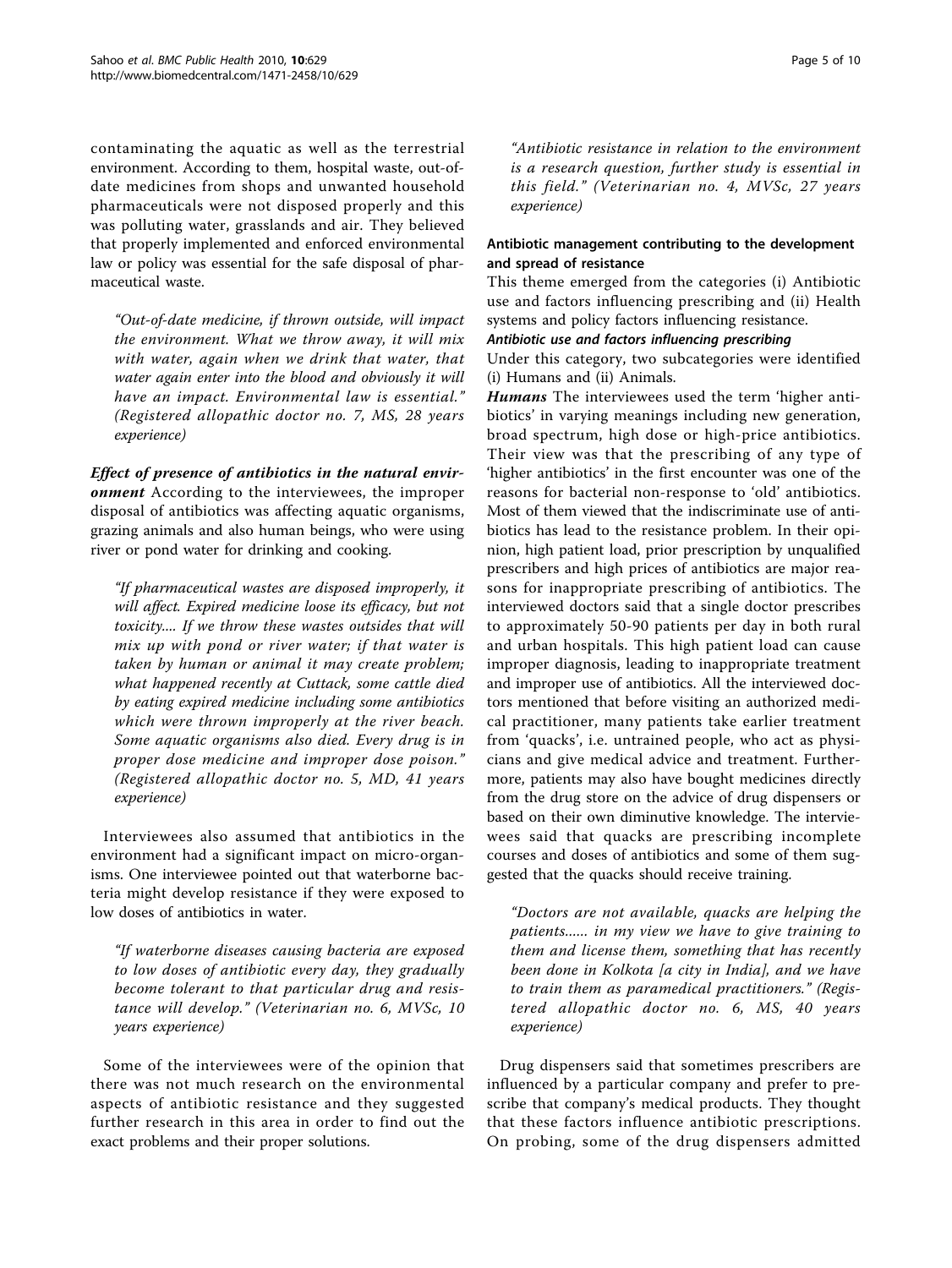recommending antibiotics themselves even for the common cold.

"If the patients say that they have a sore throat, we prescribe five tablets of roxithromycin. We force them to take [buy] the full course, but they often just take for one day or one to two tablets. The common cold is very common here and people usually take anticold tablets with antibiotics. We prescribe lower antibiotics like cefadroxil for colds. If they aren't cured, we prescribe higher antibiotics like cefixime." (Drug dispenser no. 3, B.Pharm., 34 years experience)

Animals According to the interviewed veterinary surgeons, penicillin, amoxicillin, cloxacillin, ciprofloxacin and tetracycline are the most commonly used antibiotics on dairy and poultry farms and for household pets for therapeutic purposes. These are also commonly prescribed antibiotics in humans. In their opinion, prior prescription by unqualified prescribers was influencing antibiotic prescriptions for animals although pharmaceutical companies do not exert the same influence in veterinary practice as in human medicine. Prescribers perceived that if antibiotics were used on dairy farms during lactation, it would get into the milk. In their perception, this might be one of the reasons behind the resistance development as people use a lot of milk in food preparation. All the veterinarians said that in the case of poultry, antibiotics were used both for prophylactic purposes and as growth promoters in feeds. They disliked the use of antibiotics as growth promoters and some of them suggested the use of probiotics for this purpose instead.

"In poultry, antibiotics are generally used as growth promoters in feeds, e.g. tetracycline and lincomycin. Nonhuman use of antibiotics definitely creates resistance problems in humans." (Veterinarian no. 6, MVSc, 10 years experience)

#### Health systems and policy factors influencing resistance

Three major factors influencing resistance were recognized under this category: (i) Patients (ii) Health systems and professionals and (iii) Policy and regulatory issues. Patients Interviewees felt that patients' noncompliance with prescribers' instructions, self-medication, poverty, ignorance about antibiotic use and lack of awareness about resistance were all possible contributors to resistance development. According to them, poverty in rural areas and self-medication in urban areas were the major reasons for patients taking incomplete courses of antibiotics. The interviewees felt that the cost of the drugs varied from company to company and believed that many patients were under the impression that more

expensive drugs were more effective and were therefore purchasing high-priced antibiotics but not completing the entire course of treatment due to the high expense involved. Interviewees were of the opinion that a lack of public awareness about the consequences of improper use of antibiotics was a cause of irrational antibiotic use, which led to resistance development.

"If patients have taken incorrect medicine, it will develop resistance and due to resistance to previously prescribed antibiotics, the doctor will prescribe new, more expensive antibiotics. Because of the high price involved, the patient is unable to buy the full course, which will once again create resistance to the new antibiotics, so public awareness is essential." (Drug dispenser no. 4, Dip.Pharm., 12 years experience)

Health systems and professionals A majority of the prescribers interviewed considered that a lack of infrastructure, improper diagnosis of diseases, inadequate prescription by some prescribers and irrational use of antibiotics by some patients were the major health system and professional factors responsible for improper use of antibiotics. For them, inadequate prescription meant insufficient dose or too short a course of antibiotics and irrational use involved indiscriminate and improper treatment of diseases. They said that sometimes antibiotics were used for a disease condition that might not need antibiotic treatment and this was the result of improper diagnosis.

"The common cold is a viral disease but we are prescribing antibiotics for this, possibly to prevent a suspect secondary infection, not for the original viral infection." (Registered allopathic doctor no. 3, MBBS, 2 years experience)

According to the interviewees, there was a lack of good laboratories for culturing and sensitivity testing, which caused improper diagnosis and hence irrational antibiotic prescribing in humans. Veterinarians reported that the lack of good laboratories and staff was the major factor responsible for improper use of antibiotics in veterinary practice. All interviewees considered that this erroneous way of antibiotic treatment was one of the causes of resistance development.

Policy and regulatory issues Many interviewees said that weak implementation of prevailing legislation governing the health care system was one of the possible contributors to resistance development. Due to weak drug policy, fake and low-quality antibiotics are available in the market and prescription-only drugs are also available without a doctor's prescription. Some interviewed doctors suggested that the selling of antibiotics without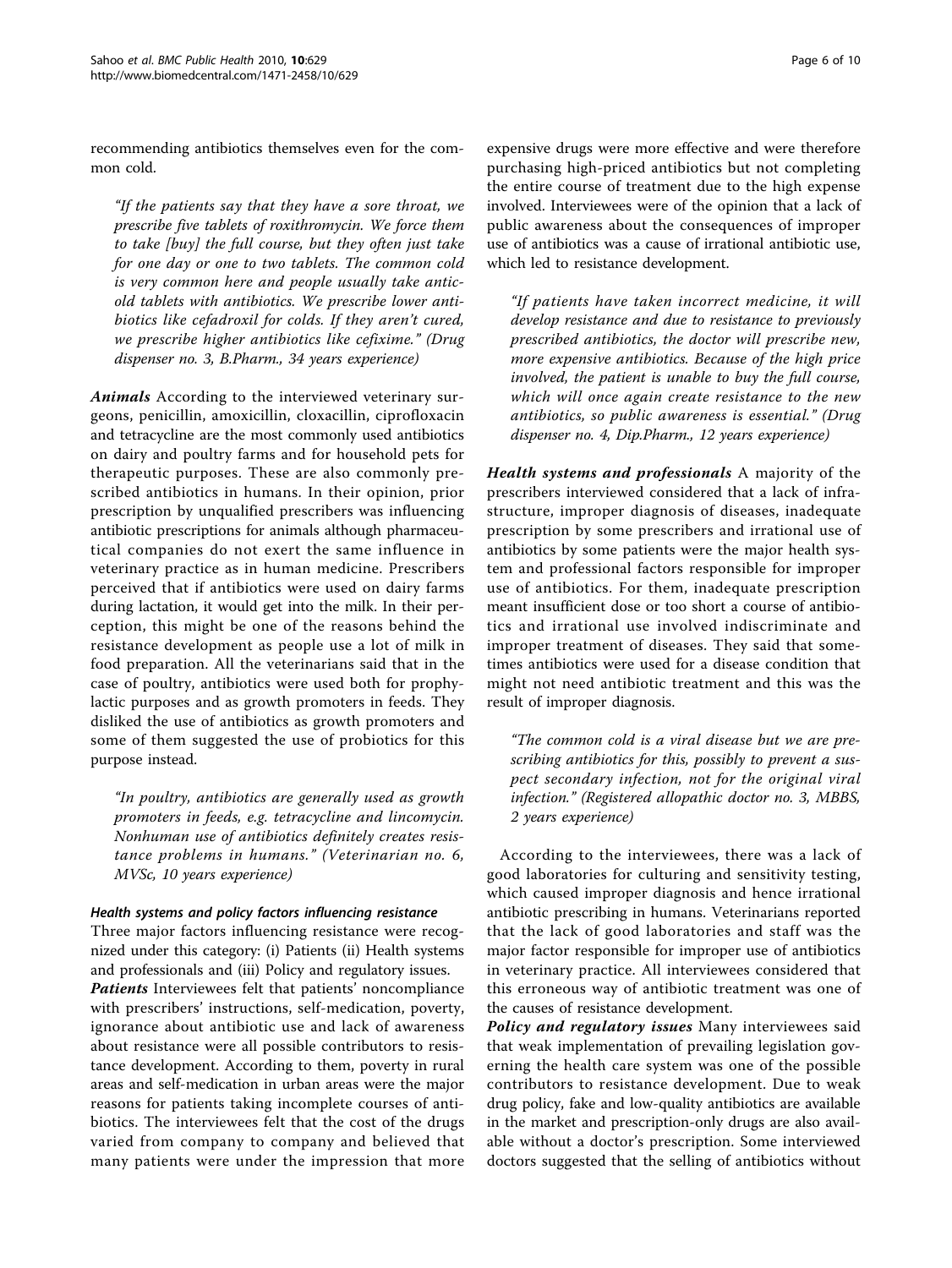a prescription from an authorized medical prescriber should be banned and that a strong drug policy was needed to promote rational use of drugs. The participants informed that antibiotics are also commonly prescribed by some of the homeopathic and ayurivedic healthcare providers although they are not supposed to do so. Most of the doctors suggested that antibiotics used in humans should not be used in animals.

"Now fake medicines are available in India, I do not know how it is possible." (Registered allopathic doctor no. 8, MD, 28 years experience)

"Unauthorized medical practice should be banned, either they are quacks or homeopathic or ayurivedic doctors, they should prescribe their own medicine, the majority of them are prescribing antibiotics, they don't have enough knowledge about dosage, course...... half of the drugs which are banned in developed country end up and are prescribed here." (Registered allopathic doctor no. 4, MS, 21 years experience)

## **Discussion**

To the best of our knowledge, this is the first qualitative study exploring perceptions about the interrelationships between antibiotic use, resistance development and environmental factors, i.e. physical, natural, social and behavioural factors. The views put forward here suggest that the possible contributors to antibiotics use/misuse and resistance development are - changes in the natural and physical environment, i.e. climate variability, pollution, physiography and population growth; socioeconomic environmental factors affecting health-seeking behaviour and noncompliance with medication; a lack of healthcare facilities and poor professional attitudes; and ineffective law enforcement in relation to drug dispensing, manufacture and disposal.

#### Changes in the natural and physical environment

According to Brown [[12](#page-8-0)], there is a need to conduct qualitative studies in the area of environmental health to further understand how people perceive the relationship between environment and public health. Participants in our study perceived that ecological imbalances triggered by seasonal changes in weather conditions, such as temperature, precipitation and humidity; and pollution were responsible for the emergence and the re-emergence of diseases, which in turn influenced antibiotic prescriptions and antibiotic use. Our respondents perceived a seasonal pattern of occurrence of diseases e.g. skin infections and hence expected antibiotic prescriptions also to follow the same pattern. That infectious diseases show a seasonal pattern is well known. Models have demonstrated that small seasonal changes in host or pathogen factors may be sufficient to create large

seasonal effects on disease incidence, which might be important particularly in the context of global environmental changes [[13](#page-8-0)].

There is a general lack of studies on whether changes in weather conditions modify levels of antibiotic resistance. However, some studies from Europe and the United States have reported on geographical variation in antibiotic consumption and resistance, taking into account the influence of social and climatological factors [[14-17\]](#page-8-0), which was also mentioned by the participants in our study. If more studies are taken up in this area of research, and if they establish a clear-cut relationship between weather/seasonal changes, and occurrence of diseases, antibiotic prescriptions, and antibiotic resistance, although we cannot control weather or seasons, in anticipation of the impending calamities, governments and health systems can keep themselves ready with contingency plans to take up appropriate remedial/ interventional measures.

Previous studies have shown that outdoor environmental air pollution from various sources, such as motor vehicles, industry, and neighbourhood-level solid waste burning, is associated with increased morbidity and mortality from respiratory infections in children and adults [[18](#page-8-0),[19](#page-8-0)]. Increased morbidity might lead to increased antibiotic prescribing, which in turn might lead to increased resistance. This kind of thoughts may have been in the minds of our participants, when they brought into discussion pollution as an environmental factor resulting into more infections, more prescriptions, and more resistance.

The impact of antibiotic use on the environment was also perceived by healthcare providers. One participant suggested that antibiotic contamination of the aquatic environment may be one of the reasons for the resistance found in waterborne bacteria, due to exposure to below-threshold concentrations in water. Studies have shown that antibiotics and antibiotic resistant bacteria are found in the aquatic environment [\[20](#page-8-0),[21\]](#page-9-0), however, very few studies [\[22](#page-9-0)] have looked at the impact of antibiotics in the aquatic environment on human health. Our interviewees believe that more studies in this area are essential from a public health perspective.

## Socioeconomic environment and health-seeking behaviour

Participants in this study perceived that socioeconomic and behavioural factors, i.e. poverty; self-medication and non-compliance result in inappropriate use of antibiotics. This finding is consistent with the results of other studies from low- and middle-income countries [\[23,24](#page-9-0)]. The practice of discontinuing antibiotics when a person feels better has been reported from various countries e. g. United Kingdom (UK) [[25\]](#page-9-0). A study in Nagpur, India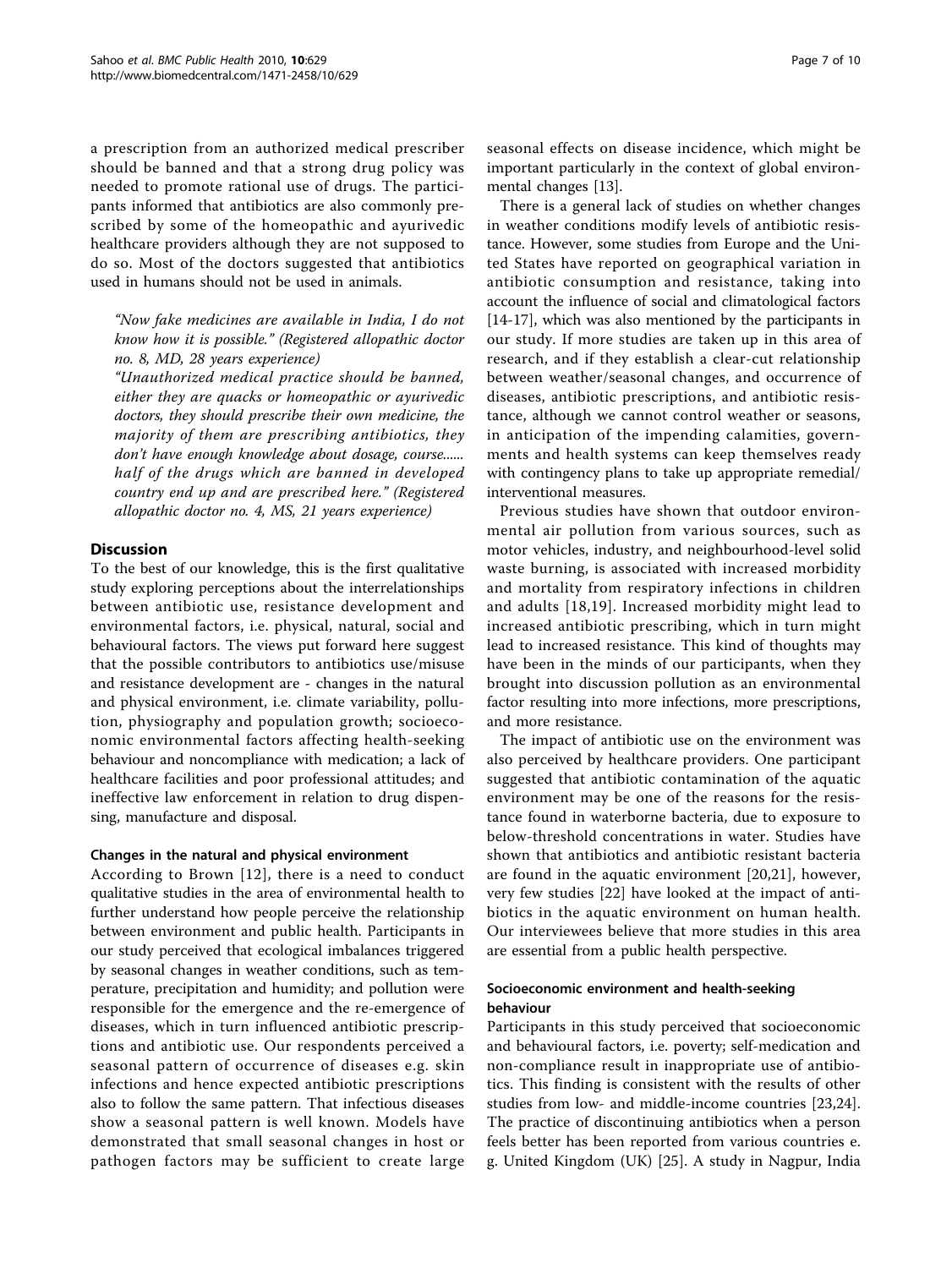[[26\]](#page-9-0) found that constraints of poverty is the major driving force for self-medication with antibiotics. It was not considered necessary to get a new prescription and thus pay a consultation fee when a doctor had previously recommended the drug for a similar complaint [[26\]](#page-9-0). The conclusion of the study was that it is important to improve physician and consumer knowledge and behaviour to use antibiotic drugs more rationally. Our study, which took place in Orissa, a socioeconomically more disadvantaged area in comparison to other Indian states, also suggests that poverty is the major driving-force for use of leftover medicines, incomplete courses and selfmedication with antibiotics. On the other hand, a comparative study from eleven (economically advanced) European countries [[27\]](#page-9-0) indicates that a lack of awareness and an attitude towards situational use of antibiotics are contributors for irrational use of antibiotics.

## Healthcare facilities and professional attitudes

According to previous studies from India by Basu et. al. [[28](#page-9-0)] and Patel et. al. [[29\]](#page-9-0), poor socioeconomic status, overcrowding of patients, inadequate prescription, overprescribing and improper selection of antibiotics are the major reasons behind resistance development, which was also viewed by our interviewees. Apart from this, our participants also perceived that improper diagnosis and inadequate prescription due to a lack of infrastructure and irrational prescription by unauthorized practitioners are also responsible for resistance development. This observation is similar to the findings of Kumar et. al. [\[30](#page-9-0)], who found that healthcare facilities with better infrastructure and prescribers with higher education and specialisation are associated with low antibiotic prescription. A previous study in UK showed that education on antibiotic prescribing and resistance at undergraduate and graduate education level is likely to enhance the quality of antibiotic prescribing [[31\]](#page-9-0). The participants in our study suggested that as unauthorized practitioners serve patients in remote areas, where the availability of trained prescribers is virtually nonexistent, training them might benefit public health.

The participants also offered a view that monitoring resistance patterns at the local level and making available this data to local prescribers may help appropriate empirical therapy. They also felt that information about and awareness of what constitutes prudent use of antibiotics given to practitioners routinely, might help reduce unnecessary antibiotic use and hence prevent resistance development. Our participants, especially the drug dispensers perceived that supplier incentives to the prescribers, is one of the factors responsible for higher antibiotic prescription rate. A study in China [[32\]](#page-9-0), in addition to the financial incentives to the prescribers, also identified fee-for-service treatment as a main driver of antibiotic overuse. This was not mentioned by our interviewees.

#### Antibiotic use in dairy animals

Studies have documented the presence of antibiotics in milk from dairy animals [[33,34\]](#page-9-0). The widespread use of antibiotics in dairy animals might also lead to the emergence of antibiotic resistant bacterial strains in their milk [[35](#page-9-0)], something our participants also perceived as possible.

#### Ineffective law enforcement

In India, state governments have adopted central government guidelines on policies and programmes for healthcare development, and the state of Orissa adopted a policy on rational drug use in 1997 [[10\]](#page-8-0). Previous studies in India and other countries found that ineffective law enforcement increased the availability of fake or substandard medicines [\[36\]](#page-9-0) and also availability of antibiotics without authorized prescription [[26,37](#page-9-0),[38\]](#page-9-0). Our interviewees perceived such an issue to be existent in Orissa. A study from nine African countries suggests that, since most people purchase their drugs from drug dispensers due to lack of healthcare facilities, educating drug dispensers about rational drug use would probably be beneficial for public health in low-income countries [[39](#page-9-0)]. It is likely that enforcement of the law forbidding sale of antibiotics without a prescription from a qualified allopathic prescriber would reduce the total amount of antibiotics used. Awaiting a situation where there are enough qualified prescribers to enforce the legislation fully, education for all types of providers (as they are anyway prescribing antibiotics) would be a way to decrease the improper use of antibiotics. Our interviewees also suggest that a law dissuading the use of antibiotics and promoting the use of probiotics as a growth promoter in poultry is also needed.

After the United Nations Conference on the Human Environment in Stockholm in 1972, India passed the Environmental (Protection) Act in 1986. It provides for "the protection and improvement of environment and the prevention of hazards to human beings, other living creatures, plants and property". There is need for effective enforcement of this law to protect our environment from pharmaceutical waste.

#### Methodological consideration

A qualitative approach is the preferred method to explore an emerging concept - in this case the relationship between antibiotic use, resistance development and the environment. In order to improve the trustworthiness of our study, we used data triangulation during the analysis. Data was collected from different healthcare professionals including allopathic doctors, veterinarians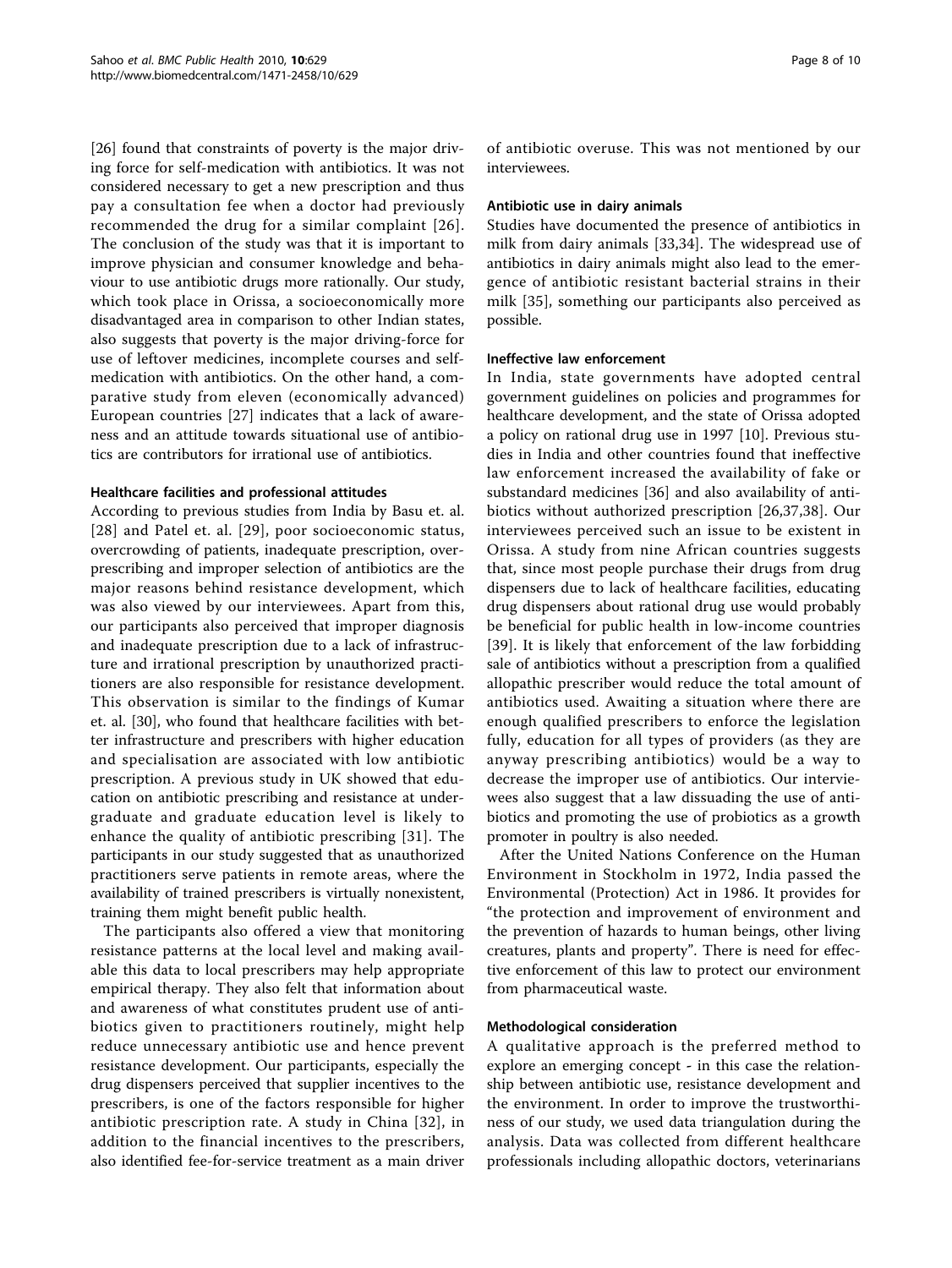<span id="page-8-0"></span>and drug dispensers. The informants were from different geographical areas and socioeconomic environments, in this case proximity to sea/inland areas and urban/rural environments. During the coding procedure, both Oriya and English versions of the transcripts, and in some complex cases, tape recorded data, were used simultaneously in order to avoid misinterpretation of the full meaning. The authors of this study were from different educational backgrounds and countries, and each one brought a unique perspective to the study, enhancing its conformability. In the analyses, this factor served to broaden the interpretation and the final result is a negotiated outcome.

#### Conclusions

Generally, the interviewees perceived that although behavioural and social environmental factors are major contributors to resistance development, changes in the physical and natural environment also influence development of antibiotic resistance through the occurrence of infectious diseases and consequent use of antibiotics. The authors feel that quantitative studies are needed to verify the perceptions of our interviewees regarding the interrelationships between environmental factors and antibiotic use and development of resistance. The authors have therefore initiated studies towards this end. The respondents also perceived that there is a lack of information about, and poor awareness of, what constitutes prudent use of antibiotics. They suggested a need for information, education, dissemination and proper implementation and enforcement of legislation at all levels of the drug delivery and disposal system in order to improve antibiotic use and prevent pharmaceutical contamination of the environment.

#### Acknowledgements

The authors wish to thank all the interviewees for their valuable contribution to this study. The authors would also like to express their gratitude to Dr. Biswal and other acquaintances for their cooperation during data collection and to Dr Stefan Weisner. Dr Louise Silwer and Dr Fia Pedersen from Halmstad University for their precious support. This forms a part of the doctoral studies of KCS who has received a scholarship from Erasmus Mundus External Cooperation Window, Lot 15, India to pursue his PhD.

#### Author details

<sup>1</sup> Division of Global Health (IHCAR), Department of Public Health Sciences, Karolinska Institutet, Nobels väg 9, SE 171 77 Stockholm, Sweden. <sup>2</sup>Department of Environmental Medicine, R.D. Gardi Medical College, Ujjain 456 006, India. <sup>3</sup>Indian Initiative for Management of Antibiotic Resistance (IIMAR), N.G. Acharya & D.K. Marathe College, Chembur, Mumbai, 400 071, India. <sup>4</sup> The Nordic School of Public Health, Gothenburg, Sweden.

#### Authors' contributions

KCS, AJT and CSL designed the study. KCS interviewed, transcribed and translated the interview transcripts from Oriya to English and made preliminary analysis. All authors contributed to the final analysis of the interviews. All authors have read and approved the final manuscript. Appendix 1

Interview guide including introductory questions and probing areas

1. What are the common indications of antibiotic prescribing/dispensing and factors influencing these? Probe: Common infectious diseases, antibiotics prescription and prior treatments

2. What is your view on antibiotic resistance? Probe: Possible causes, drug quality, human and nonhuman use of antibiotics and their impact 3. What is your view on environmental issues in relation to antibiotics? Probe: Antibiotic use and resistance development in relation to the environment, disposal of pharmaceutical waste and its impact

#### Competing interests

The authors declare that they have no competing interests.

Received: 28 January 2010 Accepted: 21 October 2010 Published: 21 October 2010

#### References

- 1. Smith KR, Corvalán CF, Kjellström T: [How much global ill health is](http://www.ncbi.nlm.nih.gov/pubmed/10468437?dopt=Abstract) [attributable to environmental factors?](http://www.ncbi.nlm.nih.gov/pubmed/10468437?dopt=Abstract) Epidemiology 1999, 10:573-84.
- 2. Prüss-Üstün ACC: Preventing disease through healthy environments. Towards an estimate of the environmental burden of disease. Geneva: World Health Organization 2006.
- 3. Okeke IN, Laxminarayan R, Bhutta ZA, Duse AG, Jenkins P, O'Brien TF, Pablos-Mendez A, Klugman KP: [Antimicrobial resistance in developing](http://www.ncbi.nlm.nih.gov/pubmed/16048717?dopt=Abstract) [countries. Part I: recent trends and current status.](http://www.ncbi.nlm.nih.gov/pubmed/16048717?dopt=Abstract) Lancet Infect Dis 2005, 5:481-493.
- 4. Raghunath D: [Emerging antibiotic resistance in bacteria with special](http://www.ncbi.nlm.nih.gov/pubmed/19208984?dopt=Abstract) [reference to India.](http://www.ncbi.nlm.nih.gov/pubmed/19208984?dopt=Abstract) J Biosci 2008, 33:593-603.
- 5. Wright GD: [The antibiotic resistome: the nexus of chemical and genetic](http://www.ncbi.nlm.nih.gov/pubmed/17277795?dopt=Abstract) [diversity.](http://www.ncbi.nlm.nih.gov/pubmed/17277795?dopt=Abstract) Nat Rev Microbiol 2007, 5:175-186.
- 6. WHO: Antimicrobial resistance. Geneva World Health Organization 2002.
- WHO: Use of antimicrobials outside human medicine and resultant antimicrobial resistance in humans. Geneva: World Health Organization 2002.
- 8. Orissa State Disaster Management Authority. [\[http://www.osdma.org/#](http://www.osdma.org/#)].
- 9. District Information. [\[http://www.123orissa.com/exploreorissa/distinfo/](http://www.123orissa.com/exploreorissa/distinfo/default.asp) [default.asp](http://www.123orissa.com/exploreorissa/distinfo/default.asp)].
- 10. Orissa Vision 2010-A health strategy. [[http://www.orissa.gov.in/](http://www.orissa.gov.in/health_portal/plans/vision2010.pdf) health\_portal/plans/vision2010.pdfl.
- 11. Graneheim UH, Lundman B: [Qualitative content analysis in nursing](http://www.ncbi.nlm.nih.gov/pubmed/14769454?dopt=Abstract) [research: concepts, procedures and measures to achieve](http://www.ncbi.nlm.nih.gov/pubmed/14769454?dopt=Abstract) [trustworthiness.](http://www.ncbi.nlm.nih.gov/pubmed/14769454?dopt=Abstract) Nurse Educ Today 2004, 24:105-112.
- 12. Brown P: [Qualitative methods in environmental health research.](http://www.ncbi.nlm.nih.gov/pubmed/14594634?dopt=Abstract) Environ Health Perspect 2003, 111:1789-1798.
- 13. Fisman DN: [Seasonality of infectious diseases.](http://www.ncbi.nlm.nih.gov/pubmed/17222079?dopt=Abstract) Annu Rev Public Health 2007, 28:127-143.
- 14. Blanch AR, Caplin JL, Iversen A, Kuhn I, Manero A, Taylor HD, Vilanova X: [Comparison of enterococcal populations related to urban and hospital](http://www.ncbi.nlm.nih.gov/pubmed/12752807?dopt=Abstract) [wastewater in various climatic and geographic European regions.](http://www.ncbi.nlm.nih.gov/pubmed/12752807?dopt=Abstract) J Appl Microbiol 2003, 94:994-1002.
- 15. Garcia-Rey C, Fenoll A, Aguilar L, Casal J: [Effect of social and climatological](http://www.ncbi.nlm.nih.gov/pubmed/15269198?dopt=Abstract) [factors on antimicrobial use and Streptococcus pneumoniae resistance](http://www.ncbi.nlm.nih.gov/pubmed/15269198?dopt=Abstract) [in different provinces in Spain.](http://www.ncbi.nlm.nih.gov/pubmed/15269198?dopt=Abstract) J Antimicrob Chemother 2004, 54:465-471.
- 16. McCormick AW, Whitney CG, Farley MM, Lynfield R, Harrison LH, Bennett NM, Schaffner W, Reingold A, Hadler J, Cieslak P, Samore MH, Lipsitch M: [Geographic diversity and temporal trends of antimicrobial](http://www.ncbi.nlm.nih.gov/pubmed/12627227?dopt=Abstract) [resistance in Streptococcus pneumoniae in the United States.](http://www.ncbi.nlm.nih.gov/pubmed/12627227?dopt=Abstract) Nat Med 2003, 9:424-430.
- 17. Perez-Trallero E, Garcia-de-la-Fuente C, Garcia-Rey C, Baquero F, Aguilar L, Dal-Re R, Garcia-de-Lomas J, Spanish Surveillance Group for Respiratory P: [Geographical and ecological analysis of resistance, coresistance, and](http://www.ncbi.nlm.nih.gov/pubmed/15855520?dopt=Abstract) [coupled resistance to antimicrobials in respiratory pathogenic bacteria](http://www.ncbi.nlm.nih.gov/pubmed/15855520?dopt=Abstract) [in Spain.](http://www.ncbi.nlm.nih.gov/pubmed/15855520?dopt=Abstract) Antimicrob Agents Chemother 2005, 49:1965-1972.
- 18. Romieu I, Samet JM, Smith KR, Bruce N: [Outdoor air pollution and acute](http://www.ncbi.nlm.nih.gov/pubmed/12134528?dopt=Abstract) [respiratory infections among children in developing countries.](http://www.ncbi.nlm.nih.gov/pubmed/12134528?dopt=Abstract) J Occup Environ Med 2002, 44:640-649.
- 19. Zanobetti A, Schwartz J, Gold D: [Are there sensitive subgroups for the](http://www.ncbi.nlm.nih.gov/pubmed/11017888?dopt=Abstract) [effects of airborne particles?](http://www.ncbi.nlm.nih.gov/pubmed/11017888?dopt=Abstract) Environ Health Perspect 2000, 108:841-845.
- 20. Diwan V, Tamhankar AJ, Khandal RK, Sen S, Aggarwal M, Marothi Y, Iyer RV, Sundblad-Tonderski K, Stålsby-Lundborg C: [Antibiotics and antibiotic](http://www.ncbi.nlm.nih.gov/pubmed/20626873?dopt=Abstract)[resistant bacteria in waters associated with a hospital in Ujjain, India.](http://www.ncbi.nlm.nih.gov/pubmed/20626873?dopt=Abstract) BMC Public Health 2010, 10:414.